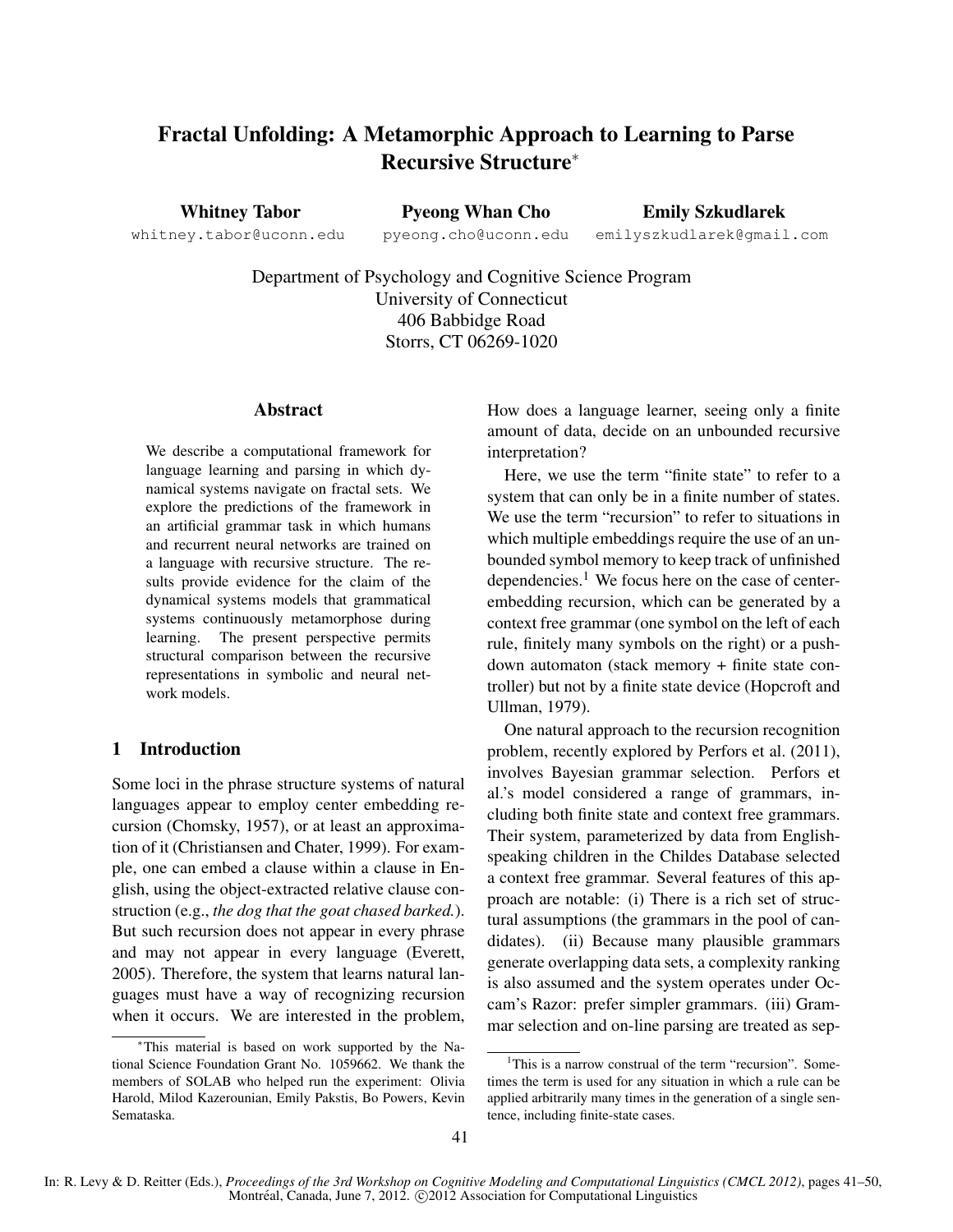arate problems in that the system is evaluated for coverage of the observed sentences, but the particular method of parsing plays no role in the selection process.

Here, we focus on a contrasting approach: recurrent neural network models discover the structure of grammatical systems by sequentially processing the corpus data, attempting to predict after each word, what word will come next (Elman, 1990; Elman, 1991). With respect to the properties mentioned above, the neural network approach has some advantages: (i) Formal analyses of some of the networks and related systems (Moore, 1998; Siegelmann, 1999; Tabor, 2009b) indicate that these models make even richer structural assumptions than the Bayesian approach: if the networks have infinite precision, then some of them recognize all string languages, including non-computable ones. For a long while, theorists of cognition have adopted the view that positing a restrictive hypothesis space is desirable—otherwise a theory of structure would seem to have little substance. However, if one offers a hypothesis about the organization of the hypothesis space, and a principle that specifies the way a learning organism navigates in the space, then the theory can still make strong, testable predictions. We suggest that assuming a very general function class is preferable to presupposing arbitrary grammar or class restrictions. (ii) The recurrent networks do not employ an independently defined complexity metric. Instead, the learning process successively breaks symmetries in the initially unbiased weight set, driven by asymmetries in the data. The result is a bias toward simplicity. We see this as an advantage in that the simplicity preference stems from the form of the architecture and learning mechanism. (iii) Word-by-word parsing and grammar selection occur as part of a single process—the network updates its weights every time it processes a word and this results in the formation of a parsing system. We see this as an advantage in that the moment-to-moment interaction of the system with data resembles the circumstances of a learning child.

On the other hand, there has long been a serious difficulty with the network approach: the network dynamics and solutions have been very opaque to analysis. Although the systems sometimes learn well and capture data effectively, they are not scientifically very revealing unless we can interpret them. The Bayesian grammar-selection approach is much stronger in this regard: the formal properties of the grammars employed are well understood and the selection process is well-grounded in statistical theory—e.g., Griffiths et al. (2010).

Here, we take advantage of recent formal results indicating how recurrent neural networks can encode abstract recursive structure (Moore, 1998; Pollack, 1987; Siegelmann, 1999; Tabor, 2000) An essential insight is that the network can use a spatial recursive structure, a fractal, to encode the temporal recursive structure of a symbol sequence. When the network is trained on short sentences exhibiting a few levels of embedding, it tends to generalize to higher levels of embedding, suggesting that it is not merely shaping itself to the training data, but discovers an abstract principle (Rodriguez et al., 1999; Rodriguez, 2001; Tabor, 2003; Wiles and Elman, 1995). During the course of learning, the fractal comes into being gradually in such a way that lower-order finite-state approximations to the recursion develop before higher-order structure does—a complexity cline phenomenon (Tabor, 2003).

We examined human and neural network learning of a recursive language with an artificial grammar paradigm, the Box Prediction paradigm. Whereas our previous investigations of this task (Cho et al., 2011) focused on counting recursion languages (only a single stack symbol is required to track the recursive dependencies), we provide evidence here for mirror recursion learning by a few participants (multiple stack symbols required). We show how the theory of fractal grammars can be used to hand wire a network that processes the recursive language of our task. We then provide evidence that a Simple Recurrent Network (Elman, 1990; Elman, 1991), trained on the same task, also develops a fractal encoding. Moreover, the network shows evidence of a embodying a complexity-cline—similarly complex grammars are adjacent in the parameter space. An individual differences analysis indicates that a similar pattern arises in the humans. We conclude that the network encodings can be formally related to symbolic recursive models, but are different in that learning occurs by continuous grammar metamorphosis.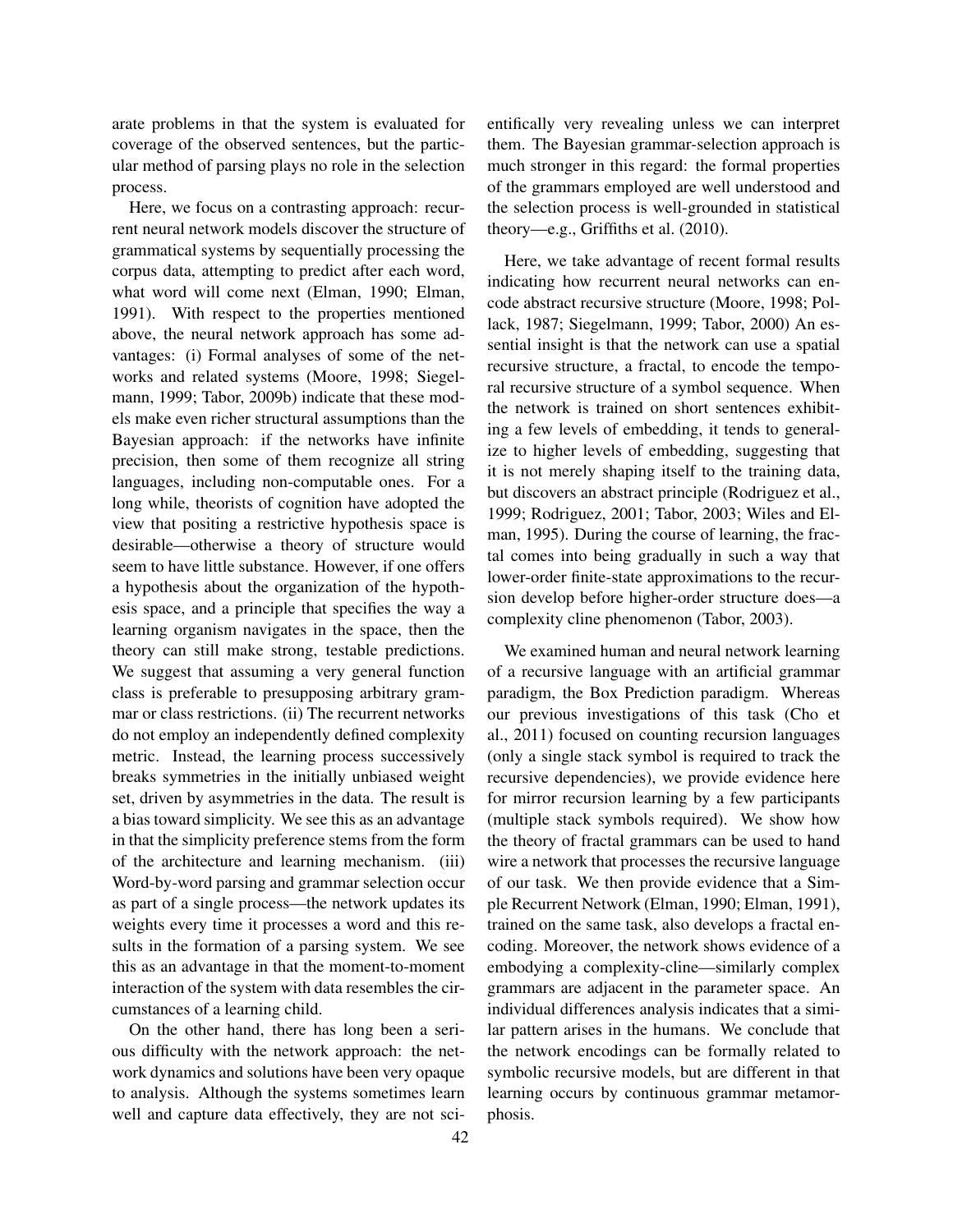### 2 The Box Prediction paradigm

Human participants sat in front of a computer screen on which five black outlines of boxes were displayed (Figure 1). When the participant clicked on the screen, one of the boxes changed color. The task was to indicate, by clicking on it, which box would change color next on each trial. The sequence of color changes corresponded to the structure of sentences generated by the center-embedding grammar in Table 1a. The sentences can be divided into embedding level classes. Level n sentences have (n-1) center-embedded clauses (Table 1b). There were three, distinct phases of the color-change sequence: during the first 60 trials, participants saw only Level 1 sentences. From trials 61 to 410, Level 2 sentences were introduced with increasing frequency. We refer to these two phases of presentation together as the "Training Phase". Starting at Trial 411, Level 3 sentences were included, along with more Level 1 and Level 2 sentences. We refer to the trials from 411 to 553, the end of the experiment, as the "Test Phase". Other than by their structural differences, these phases were not distinguished for the participants: the participants experienced them as one, long sequence of 553 trials. We introduced the deeper levels of embedding gradually because of evidence from the language acquisition literature (Newport, 1990), from the connectionist literature (Elman, 1993), and from the artificial grammar learning literature (Cho et al., 2011; Lai and Poletiek, 2011) that "starting small" facilitates learning of complex syntactic structures. Following standard terminology, we call the trials in which boxes 1 and 4 change colors "push" trials (because in a natural implementation of the grammar with a pushdown automaton, the automaton pushes a symbol onto the stack at these trials). We call the trials in which boxes 2, 3, and 5 change color "pop" trials. The push trials were fairly unpredictable: the choice of whether to push 1 or 4 was approximately uniformly distributed throughout the experiment, and the choice about whether to embed was fairly random within the constraints of the "starting small" scheme described above. Because we did not want participants to have to guess at these nondeterministic events, we made the 1 and 4 boxes turn blue or green whenever they occurred and told the partici-



Figure 1: Structure of the display for the Box Prediction Task. The numerals were not present in the screen display shown to the participants.

pants that they did not need to predict blue or green boxes. On the other hand, we wanted them to predict the pop trials whenever they occurred. Therefore, we colored boxes 2, 3, and 5 a shade of red whenever they occurred and told the participants that they should try to predict all boxes that turned a shade of red. When two of the same symbol occurred in a row (e.g., 1 1 2 2 5), we shifted the shade of the color of the repeated element so that participants would notice the change. To reinforce this visual feedback, a beep sounded on any trial in which a participant failed to predict a box that changed to a shade of red. Box 5 has a different structural status than the other boxes: it marks the ends of sentences. We included box 5, placing it in the center of the visual array, and making it smaller than the other boxes, to make the task easier relative to a pilot version in which Box 5 was absent.

#### 2.1 Simulation Experiment

We employed Michal Cernansky's implementation of Elman (1990)'s Simple Recurrent Network (http://www2.fiit.stuba.sk/c̃ernans/main/download.html). The network had five input units, five output units and ten hidden units. Activations changed as specified in (1) and weights changed according to (2).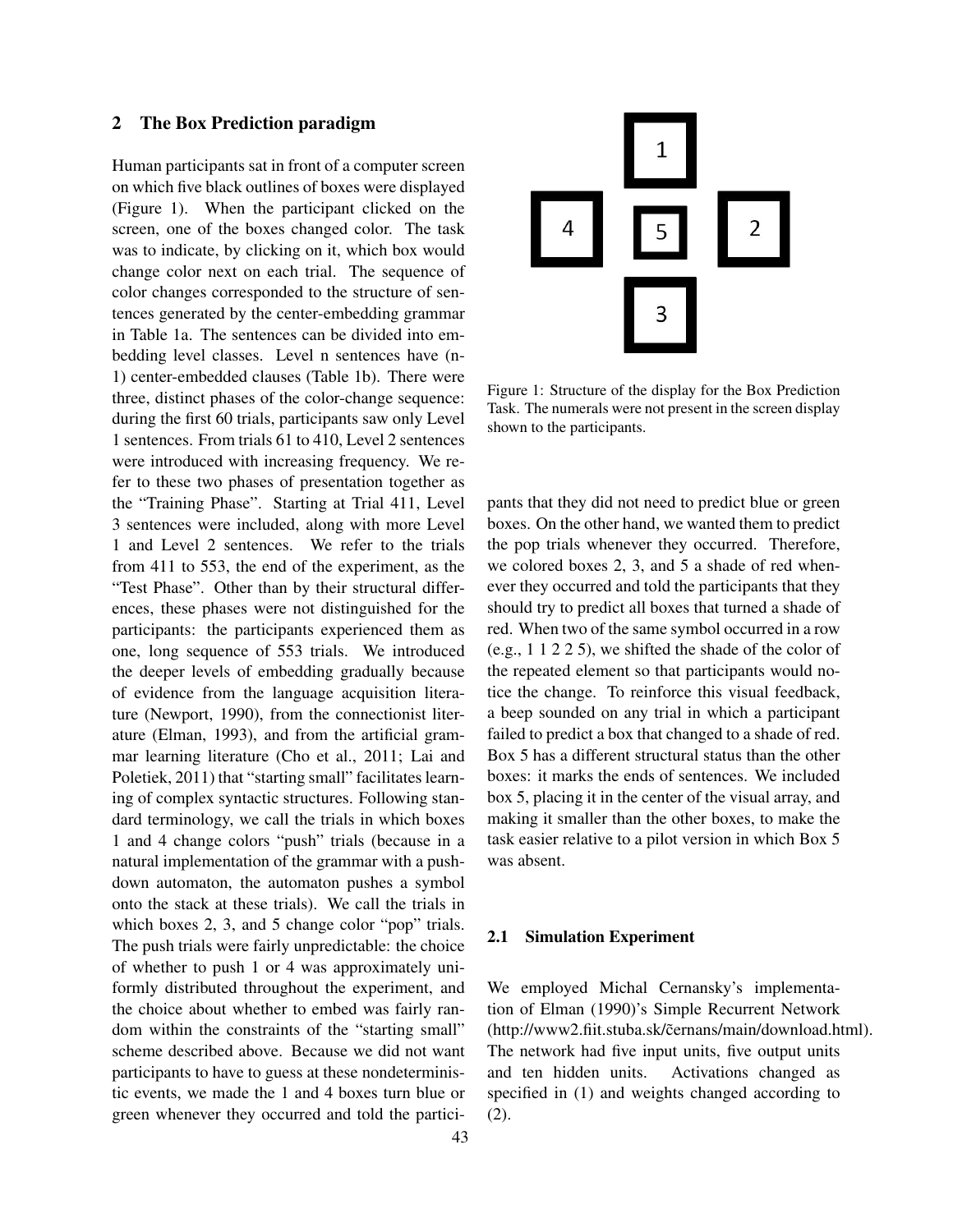| a. | Root $\rightarrow$ | S 5                     |                         |
|----|--------------------|-------------------------|-------------------------|
|    | S                  | $\rightarrow$ 1 S 2     |                         |
|    | S                  | $\rightarrow$ 12        |                         |
|    | S                  | $\rightarrow$ 4 S 3     |                         |
|    | S                  | $\rightarrow$ 43        |                         |
| h. |                    | Level 1 Level 2 Level 3 |                         |
|    | 125                |                         | 11225 1112225           |
|    | 435                |                         | 14325 1143225           |
|    |                    |                         | 4 1 2 3 5 1 4 1 2 3 2 5 |
|    |                    |                         | 44335 2443325           |
|    |                    |                         |                         |

Table 1: a. Grammar 1: a recursive grammar for generating the color change sequence employed in the experiment. "Root" is the initial node of every sentence generation process. *Null* stands for the empty string. b. Examples of Level 1, 2, and 3 sentences generated by Grammar 1.

$$
\begin{array}{rcl}\n\vec{h}(t) & = & f(\mathbf{Whh} \cdot \vec{h}(t-1) + \mathbf{Whi} \cdot \vec{s}(t) + \vec{b}_h) \\
\vec{o}(t) & = & f(\mathbf{Woh} \cdot \vec{h}(t) + \vec{b}_o) \\
f(x) & = & \frac{1}{1 + e^{-x}}\n\end{array} \tag{1}
$$

$$
\Delta w_{ij} \propto -\frac{\partial E}{\partial w_{ij}}\tag{2}
$$

Here,  $\vec{s}(t)$  is the vector of input unit activations at time step  $t$ , Whi are the weights from input to hidden units, Whh are the recurrent hidden connections, and Woh connect hidden to output.

On each trial, the input to the network was an indexical bit vector corresponding to one of the five sentence symbols. The task of the network was to predict, on its output layer, what symbol would occur next at each point. The sequence of symbols was modeled on the sequence presented to the human participants as follows: the human sequence was divided into 14 nearly equal-length segments, each with a whole number of sentences (the first 11 segments corresponded to the Training Phase and the last 3 to the Test Phase). Each segment contained approximately ten sentences. For each segment, 400 sentences were sampled randomly according to the distribution of types found in the segment. These groups of 400 were concatenated end to end to form the training sequence for the network (a total of 22398 trials).

The error gradient of equation (2) was approximated using Backpropagation Through Time (Rumelhart et al., 1986) with eight time steps unfolded. To simulate the absence of negative feedback on push trials in the human experiment, the network error signal on push trials was set to zero. The constant of proportionality in equation 2 (the "learning rate") was set to 0.4.

## 3 Fractal Encoding of Recursive Structure in Neural Ensembles

In the past several decades, a number of researchers (Moore, 1998; Pollack, 1987; Siegelmann, 1996; Siegelmann and Sontag, 1994; Tabor, 2000) have developed devices for symbol processing which compute on finite-dimensional complete metric spaces (distance is defined, no points are "missing"— (Bryant, 1985)), like the neural networks considered here. A common strategy in all of these proposals is the use of spatially recursive sets—i.e., fractals—to encode the temporal recursive structure in symbol sequences. For example, Tabor (2000) defines a *Dynamical Automaton* (or DA),  $M$ , as in (3).

$$
M = (H, F, P, \Sigma, IM, x_0, FR) \tag{3}
$$

Here,  $H$  is a complete metric space (Bryant, 1985; Barnsley, 1993). F is a finite list of functions  $f_i$ :  $H \rightarrow H$ , P is a partition of the metric space,  $\Sigma$  is a finite symbol alphabet, IM is an *Input Map*—that is, a function from symbols in  $\Sigma$  and compartments in  $P$  to functions in  $F$ . The input to the machine is a finite string of symbols. The machine starts at  $x_0$ and invokes functions corresponding the symbols in the input in the order in which they occur. If, when the last symbol has been presented, the system is in the region  $FR \subseteq H$ , then the DA *accepts* the string.

Table 3 specifies DA 1, a dynamical automaton that recognizes (and generates) the language of Grammar 1. A good way of understanding the principle underlying this mechanism is to note that a pushdown automaton (PDA) (Hopcroft and Ullman, 1979) for processing this language must employ a stack alphabet with one symbol for tracking"1" and another for tracking "4". (See Table 3). If DA 1 is to successfully process the same language, it must distinguish at least the states that PDA 1 distinguishes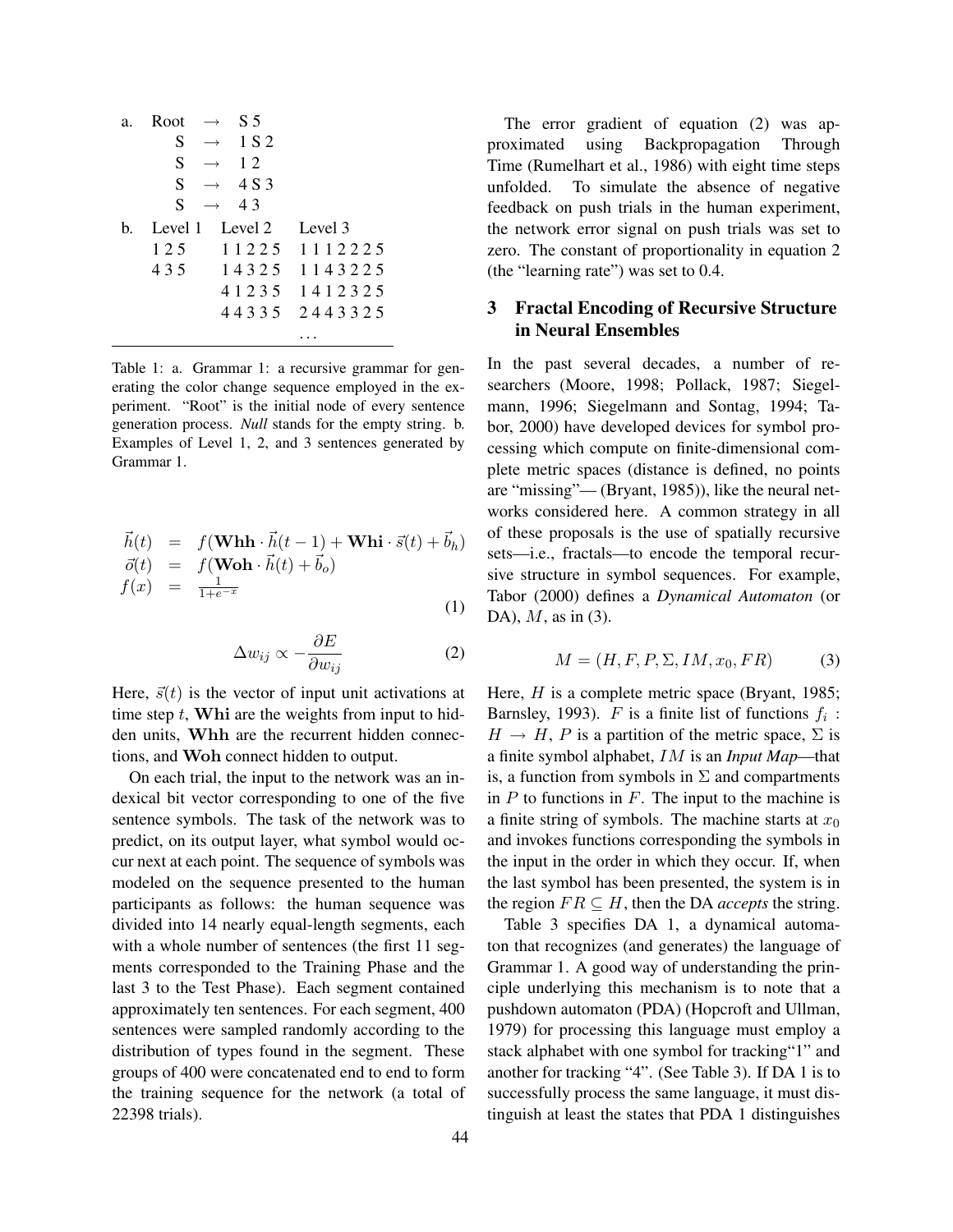(PDA 1 is minimal in this sense). DA 1 does this by executing state transitions analogous to the push and pop operations of the PDA, arriving in its final region when the PDA is in an accepting state. Figure 3 shows the correspondence between machine states of PDA 1 and points in the metric space  $H$  that underlies DA 1's language recognition capability. This figure makes it clear that DA 1 is structurally equivalent to PDA 1.

The computing framework discussed here is very general. One can construct a fractal grammar that generates any context free language (Tabor, 2000). In fact, similar mechanisms recognize and generate not only all computable languages but all languages of strings drawn from a finite alphabet (Moore, 1998; Siegelmann, 1999; Siegelmann and Sontag, 1994). Wiles & Elman (1995) and Rodriguez (2001) showed that an SRN trained on a counting recursion language  $(a^n b^n)$  uses a fractal principle to keep track of the embeddings and generalizes to deeper levels of embedding than those found in its training set. (Tabor et al., 2003) showed that a gradient descent mechanism operating in the parameter space of a fractal grammar model discovered close approximations of several mirror recursion languages. These findings suggest that the fractal solutions are stable equilibria ("attractors") of recurrent network gradient descent learning processes (Tabor, 2011). This observation argues against a widespread belief about neural networks that they are blank slate architectures, only performing "associative processing" without structural generalization (Fodor and Pylyshyn, 1988). It suggests a close relationship between the classical theory of computation and neural network models even though the two frameworks are not equivalent (Siegelmann, 1999; Tabor, 2009a) .

The results of Tabor (2003) indicate that network learning proceeds along a complexity cline: sentences with lower levels of embedding are correctly processed before sentences with higher levels of embedding. This indicates that there are proximity relationships in the network parameter space: parameterizations that parse successively deeper levels of embedding are adjacent to each other. In the next section, we investigate the outcome of the SRN learning experiment with the Box Prediction training data, first testing for evidence that the network forms a fractal code, then testing for a proximity ef-

$$
M = (Q, \Sigma, \Gamma, \delta, q_0, Z_0, F)
$$
  
\n
$$
Q = \{q_1, q_2, q_3\}
$$
  
\n
$$
\Sigma = \{1, 2, 3, 4, 5\}, \Gamma = \{B, O, F\}
$$
  
\n
$$
q_0 = q_3, Z_0 = B, F = B
$$
  
\n
$$
\delta(q_3, 1, B) = (q_1, OB), \delta(q_3, 4, B) = (q_1, FB)
$$
  
\n
$$
\delta(q_1, 1, O) = (q_1, OO), \delta(q_1, 4, O) = (q_1, FO)
$$
  
\n
$$
\delta(q_1, 1, F) = (q_1, OF), \delta(q_1, 4, F) = (q_1, FF)
$$
  
\n
$$
\delta(q_1, 2, O) = (q_2, \epsilon), \delta(q_2, 2, O) = (q_2, \epsilon)
$$
  
\n
$$
\delta(q_1, 3, F) = (q_2, \epsilon), \delta(q_2, 3, F) = (q_2, \epsilon)
$$
  
\n
$$
\delta(q_2, 5, B) = (q_3, B)
$$

Table 3: PDA 1. A Pushdown Automaton for processing the language of Grammar 1. "O" is pushed on "1". "F" is pushed on "4".

fect consistent with the complexity cline prediction.

# 4 Results: Simple Recurrent Network Box Prediction

We trained 71 networks, corresponding to the 71 human participants on the sequence described above in Section 2. The networks all used the same architecture, but differed in the values of their random initial weights and the precise ordering of the training sentences (although all used the same progressive scheme described above). To approximate the observed variation in human performance, each network also had gaussian noise with constant variance added to the weights with each new word input. The variance values were sampled from the uniform distribution on [0,4]. This range was chosen to produce a mean  $(57\%)$  and standard deviation  $(20\%)$ similar to that of the humans at the end of training  $(M = 51\%, SD = 21\%).$ 

Unlike some of the humans, none of the networks generalized immediately to Level 3 sentences on the first try. Nevertheless, several of them learned to parse the Level 3 sentences with very few errors by the end of the "Test Phase". To determine accuracy of a deterministic transition, we normalized the network output vector by dividing all the outputs by the sum of the outputs. If the highest normalized activation was on the correct transition, we counted the transition as accurate. When tested on all eight types of Level 3 sentences, the top 4 networks made 1, 3, 3, and 3 errors among the 56 transitions in this sen-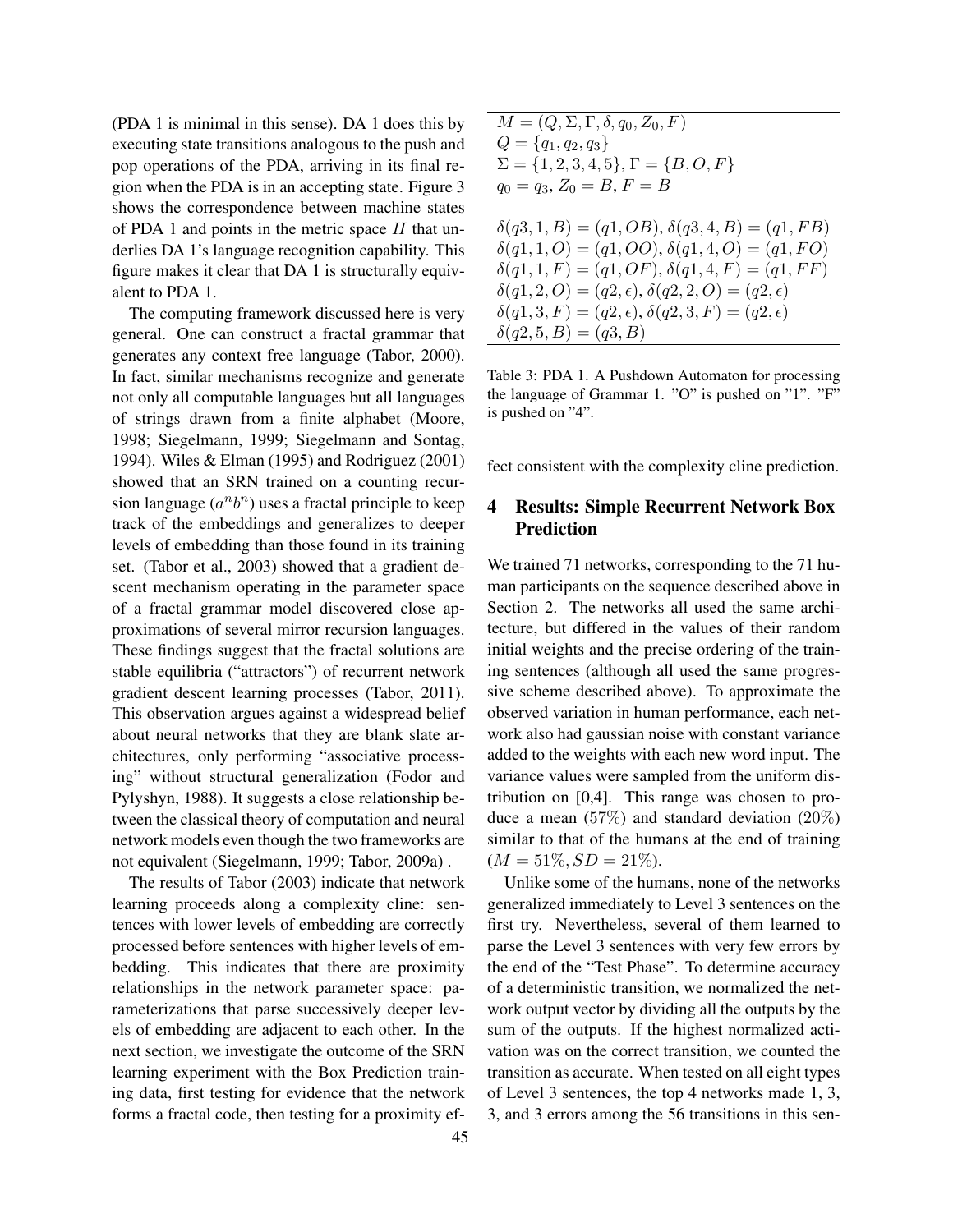| Compartment            | Symbol         | Function                                                                                                                             |
|------------------------|----------------|--------------------------------------------------------------------------------------------------------------------------------------|
| $h_1 > 0 \& h_2 > 0$   | $\mathbf{1}$   | $\vec{h} \leftarrow \left  \begin{array}{cc} \frac{1}{2} & \mathrm{U} \\ 0 & \frac{1}{2} \end{array} \right $<br>$\vec{h}$ +         |
| $h_1 > 0 \& h_2 > 0$   |                | $\vec{h} \leftarrow \begin{bmatrix} \frac{1}{2} & 0 \\ 0 & \frac{1}{2} \end{bmatrix} \vec{h} + \begin{pmatrix} 0 \\ 0 \end{pmatrix}$ |
| $h_1 > 1$              | $\overline{2}$ | $\vec{h} \leftarrow \begin{vmatrix} -2 & 0 \\ 0 & -2 \end{vmatrix} \vec{h} +$<br>$\begin{matrix} 2 \\ 0 \end{matrix}$                |
| $0 < h_1 < 1$          | 3              | $\vec{h} \leftarrow \begin{bmatrix} -2 & 0 \\ 0 & -2 \end{bmatrix} \vec{h} + \begin{bmatrix} 1 & 0 \\ 0 & -2 \end{bmatrix}$          |
| $h_1 < -1$             | $\overline{2}$ | $\vec{h} \leftarrow \begin{pmatrix} 2 & 0 \\ 0 & 2 \end{pmatrix} \vec{h} + \begin{pmatrix} 2 \\ 0 \end{pmatrix}$                     |
| $-1 < h_1 \& h_1 < 1$  | 3              | $\vec{h} \leftarrow \begin{bmatrix} 2 & 0 \\ 0 & 2 \end{bmatrix} \vec{h} + \begin{pmatrix} 0 \\ 0 \end{pmatrix}$                     |
| $h_1 = -1 \& h_2 = -1$ | 5              | $\vec{h} \leftarrow \begin{vmatrix} -1 & 0 \\ 0 & -1 \end{vmatrix}$<br>$ \vec{h}+$                                                   |

Table 2: Input Map for DA 1. The automaton starts at the point,  $(1, 1)$ . It's Final Region is also  $(1, 1)$ .



Figure 2: Correspondence between states of DA 1 and PDA stack states.

tence set.

We hypothesized that the networks were approximating a fractal grammar with the same qualitative structure as that of DA 1, possibly in more than two dimensions. We sought two kinds of evidence: "linear separability" and "branching structure". For "linear separability", we asked if the SRN states corresponding to a particular point in DA 1 (state of PDA 1) were clustered so as to be linearly separable from SRN states corresponding to a different point. Two sets A and B of points in a vector space of dimension n are *linearly separable* if there is an  $n - 1$  dimensional hyperplane in the space with all the points of A on one side of it and all the points of B on the other. In fractal grammar parsing, pairwise linear separability suffices to distinguish the machine states (Tabor, 2000). Among the cases where more than one sample point corresponded to the same PDA state, an average of 17.6/22 were pairwise linearly separable from the other groups. In six of the networks, all the multi-element clusters were pairwise linearly separable. This finding lends support to the claim that the networks approximate fractal grammars.

For "branching structure", we asked if the deployment of these (largely) linearly separable clusters corresponded to the branching structure of the fractal of DA 1. In particular, for each cluster corresponding to a DA 1/PDA 1 state with more than one symbol on the stack in PDA 1, we considered all the clusters with one-fewer symbols on the stack. We asked if the nearest cluster with one fewer symbols on the stack corresponded to the nearest one-fewer stack symbol point in DA 1. In Level 1 to and 3 sentences, there are 20 such states to consider. Across networks, the average rate of unexpected proxim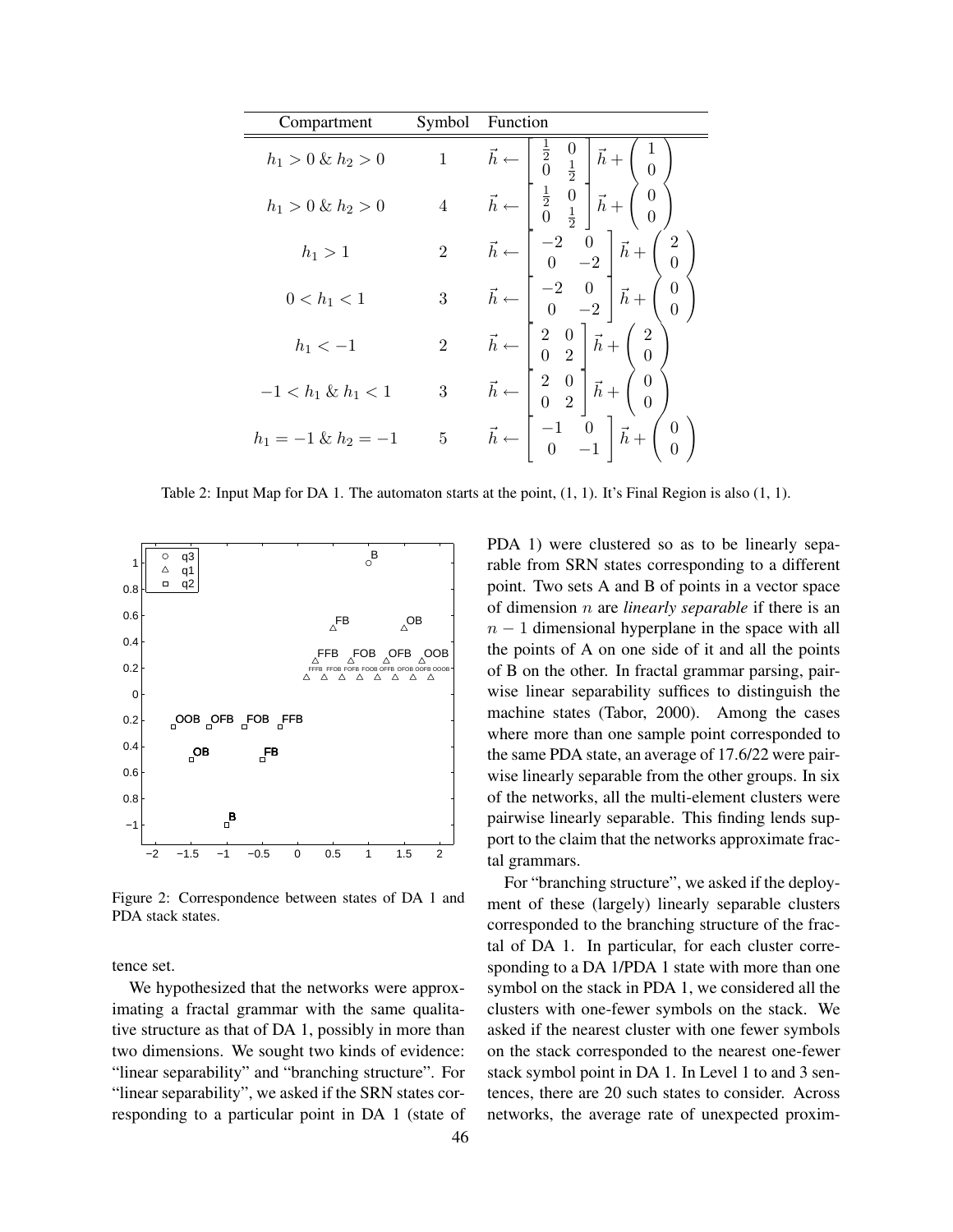ity relationships was  $3.5/20$  (SD = 1.7). The best networks we observed under this training method (noise reduced to 0) generated only 1 unexpected proximity relationship. These results also indicate a close correspondence between the organization of the network and fractal grammars.

Up to this point, the evidence we have been presenting has supported a formal correspondence between SRNs and fractal grammars. In the final part of this section, we consider one prediction of the network approach that is not obviously predicted by symbolic grammar mixture accounts like the Bayesian model discussed in the introduction.

Tabor (2003) shows how a fractal for processing another recursive language (similar to the language of Grammar 1) arises by gradual metamorphosis of (Stage I) a single point into (Stage II) a line of points, then into (Stage III) an infinite lattice, then into (Stage IV) a fractal with overlapping branches and finally into (Stage V) the fully-formed fractal that very closely captures the recursive embedding structure. During Stage IV, the system correctly processes shallow levels of embedding but fails to process deeper levels of embedding. As the metamorphosis progresses, this Fractal Learning Neural Network (FLNN) becomes able to process deeper and deeper levels at an accelerating rate such that, after finite time, it reaches a point where it is effectively processing all levels, indicating a continuous complexity cline in parameter space. An empirical implication is that a network that has mastered n levels of embedding, for n a natural number, will more easily (with less weight change) master n+1 levels of embedding than one that has mastered fewer than n.

To see if the SRN's complexity cline predictions are in line with those of the FLNNs, we correlated the network's performance at the end of the Training Phase with its performance in the Test Phase. For this purpose, we defined the training performance as the mean prediction accuracy across all predictable transitions of Level 1 and 2 sentences in the fourth quarter of the training phase. The Test Phase performance was defined in two different ways. It was defined as the mean accuracy across novel but predictable transitions (a) in all Level 3 sentences in the test phase or (b) only in the first instances of four different Level 3 sentences. We used the second measure because the networks and humans continue to learn in the Test Phase: correlation of training performance with measure (a) might stem from learning facility alone; correlation with (b) indicates generalization ability. Both tests showed significant correlation (a:  $r(69) = 0.98, p < .0001$ ; b:  $r(69) = 53, p < .0001$ . These results are consistent with the claim that the SRN induces a complexity cline similar to that induced by the fractal learning networks..

To consider how well this prediction distinguishes the fractal learning framework from other approaches to grammar learning, we now consider the Bayesian grammar selection model of (Perfors et al., 2011). We consider this case, which is naturally related to our focus, as a first step toward developing concrete approaches within the Bayesian framework that could address the issues raised by the Box Prediction findings.

Perfors et al.'s model is also concerned with the induction of recursive grammatical systems from language data. They presented samples from the Childes Database (MacWhinney, 2000) to their model over 6 stages, where each stage sampled the corpus more thoroughly than the last. This sampling method generally caused each stage to have heavier sampling of deeper recursive structures than the previous stage because the deeper recursive structures are less frequent in the master corpus. The Bayesian model selects finite-state grammars during the earlier stages and then prefers recursive grammars during the later stages. This shift occurs because, as the sampling goes deeper, the finite state systems need to employ many additional productions to handle the burgeoning variety of collocations, while the recursive grammars can handle them with few rules, so the model's anti-complexity bias causes it to prefer the recursive grammars (Perfors et al., p. 320). It seems likely that a version of their model, applied to the training data in our experiment, would select finite-state grammars during the Training Phase and the switch to a recursive grammar in the Test Phase. Perfors et al. did not consider the question of individual differences. We can think of one way that the basic correlational finding reported for the SRNs would obtain in the Bayesian system (finding (a) above): if the perception of the stimuli by some models was noisier than that of others, then one ex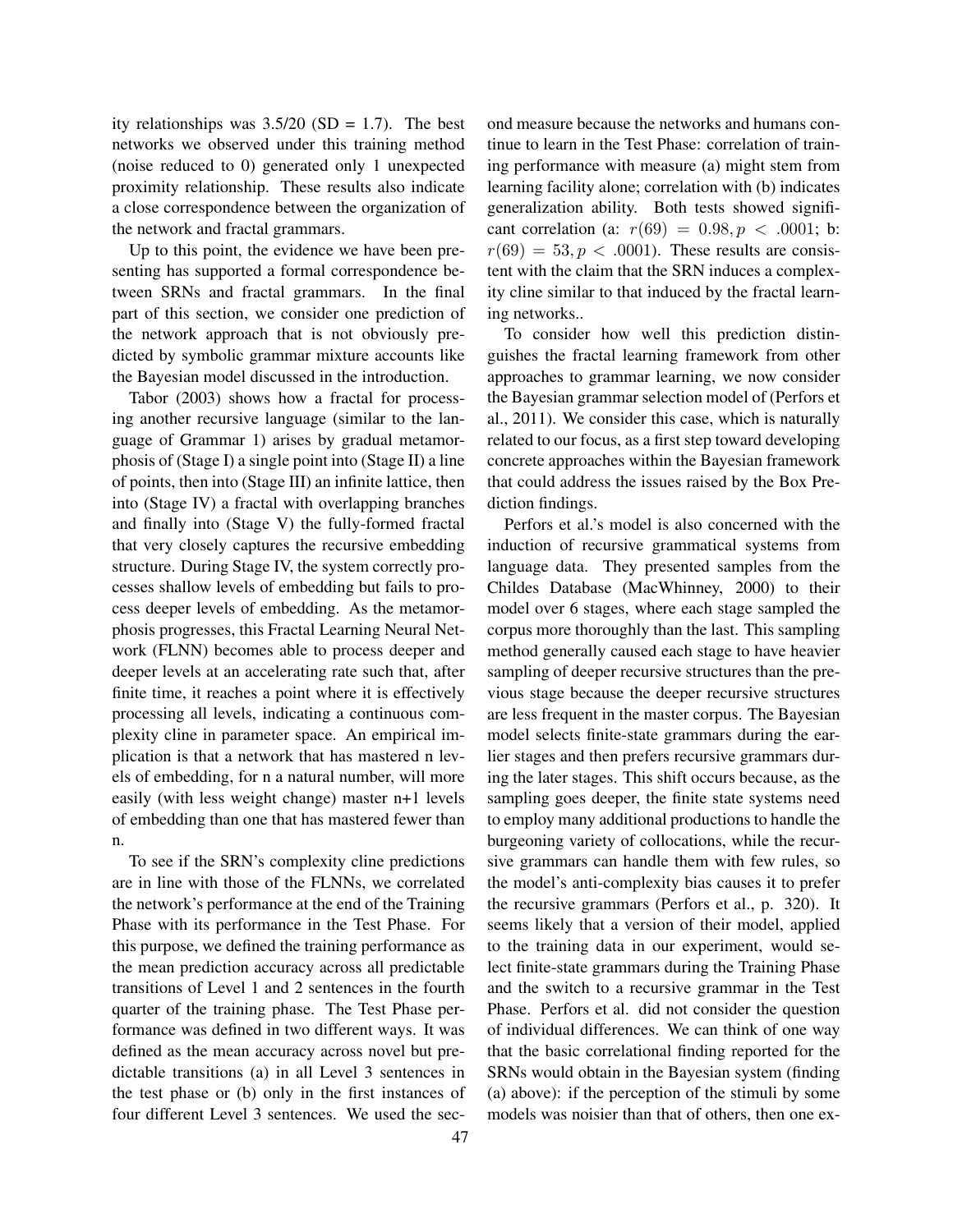pects the general correlation between Training and Test performance to obtain: the noise interferes similarly with both phases so correlated accuracy is observed. It is not as clear to us that the Bayesian system will predict finding (b), which shows that firsttry performance on novel structures is better for people who show better Training performance.<sup>2</sup> There does not appear to be a proximity relationship between grammars in Perfors et al.'s model as there is in the network models. Thus, if it predicts this effect, then it would have to do so for a different reason, a point worthy of further research.

#### 5 Results: Human Box Prediction

Seventy-one undergraduate students in the University of Connecticut participated in the experiment for course credit. The range of human performance was substantial. The mean correct performance on 37 predictable trials during the last 100 trials of training was  $51\%$  (SD =  $21\%$ ). Despite this overall low rate of performance at test, there was a subset of people who learned the training grammar well by the end of training.

Twelve of the 71 participants, scored over 80% correct on the pop trials within the last 100 training trials. 80% is the level of correct performance that a particular finite-state device we refer to as the "Simple Markov Model" would yield during these 100 trials. The Simple Markov Model predicts 2 after 1, 3 after 2, 4 after 3, and 1 after 4. The two top scorers among these twelve generalized perfectly to each first instance of the four Level 3 types in the test phase. If, contrary to our hypothesis, all 12 were using finite state mechanisms, and they guessed randomly on novel transitions, the chances of observing 2 or more perfect scorers would be  $0.9\%$  (p = .009). We take this as evidence that the two strongest generalizers developed a representation closely approximating a recursive system.

Performance at the end of training correlated with accuracy on 24 novel transitions in Level 3 sentences at test  $(r(69) = 0.72, p < .0001)$ . This corresponds to test (a) of the SRN Results section above, suggesting some kind of grammar proximity model. Regarding (b), accuracy on the 8 novel transitions in the 4 first instances of novel Level 3 sentences also correlated with the performance at the end of training,  $r(69) = 0.57, p < .0001$ . These results lend some empirical support to the complexity cline predictions of the fractal model.

## 6 General Discussion

We studied the learning of recursion by training Simple Recurrent Networks (SRNs) and humans in an artificial grammar task. We described metric space computing models that navigate on fractal sets and noted a complexity cline phenomenon in learning (learning of lower embeddings facilitates the learning of higher ones). Previous work in this area has focused on counting recursion languages. Here, we explored learning of a mirror recursion language. We showed that the SRN hidden unit representations had clustering and branching structure approximating the predictions of the fractal grammar model. They also showed evidence of the complexity cline. The human learning results on the same language provided evidence that at least a few people inferred a recursive principle for the mirror recursion language. The complexity cline prediction was also borne out by the human data: not only did performance on lower levels of embedding correlate with performance on higher levels of embedding, but it predicted generalization behavior, suggesting that the representation continuously metamorphoses from a finite-state system into an infinite state system.

We identified one closely related Bayesian grammar induction model (Perfors et al., 2011) which seems well positioned to make similar, but probably not the same, predictions about phenomenon of infinite state language learning. We suggest that further exploration of the relationship between the Bayesian models and the recurrent neural network models will be helpful. A novel claim of the present work is that they it is possible to compare recurrent neural network models and symbolic structure models on the same terms. We suggest that further examination of this relationship may be helpful in addressing the challenging problems of complex language learning.

 $2$ This is not single-trial learning. It is immediate generalization to unseen cases.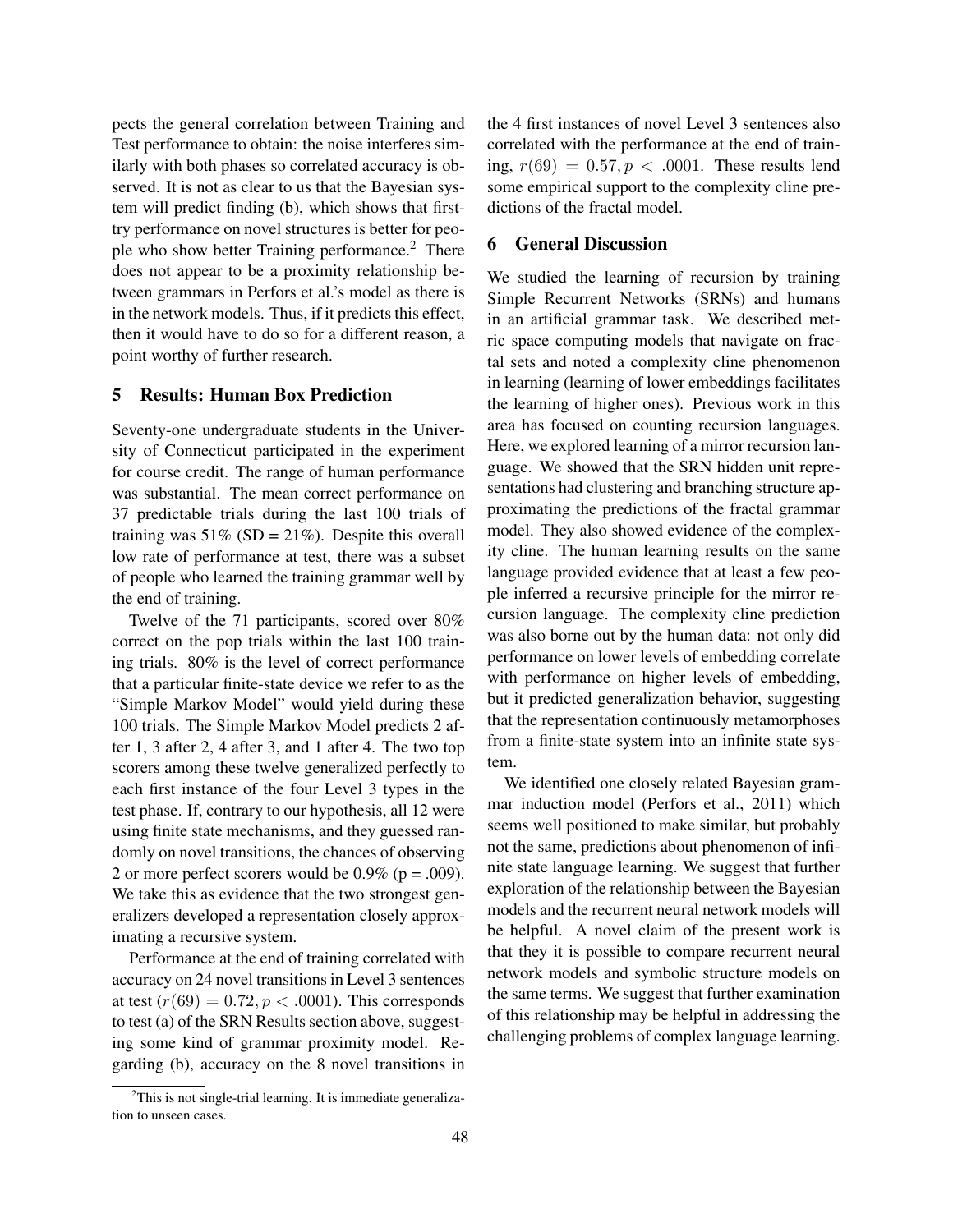#### References

- Michael Barnsley. 1993. *Fractals Everywhere, 2nd ed.* Academic Press, Boston.
- Victor Bryant. 1985. *Metric Spaces. Iteration and Application*. Cambridge University Press, Cambridge, UK.
- Pyeong Whan Cho, Emily Szkudlarek, Anuenue Kukona, and Whitney Tabor. 2011. An artificial grammar investigation into the mental encoding of syntactic structure. In Laura Carlson, Christoph Hoelscher, and Thomas F. Shipley, editors, *Proceedings of the 33rd Annual Meeting of the Cognitive Science Society (Cogsci2011)*, pages 1679–1684, Austin, TX. Cognitive Science Society. Available online at http://palm.mindmodeling.org/cogsci2011/.
- Noam Chomsky. 1957. *Syntactic Structures*. Mouton and Co., The Hague.
- Morten H. Christiansen and Nick Chater. 1999. Toward a connectionist model of recursion in human linguistic performance. *Cognitive Science*, 23:157–205.
- Jeffrey L. Elman. 1990. Finding structure in time. *Cognitive Science*, 14:179–211.
- Jeffrey L. Elman. 1991. Distributed representations, simple recurrent networks, and grammatical structure. *Machine Learning*, 7:195–225.
- Jeffrey L. Elman. 1993. Learning and development in neural networks: the importance of starting small. *Cognition*, 48:71–99.
- Daniel L. Everett. 2005. Cultural constraints on grammar and cognition in Piraha: another look at the design features of human language. *Current Anthropology*, 46(4):621–646, August.
- J. A. Fodor and Z. W. Pylyshyn. 1988. Connectionistm and cognitive architecture: A critical analysis. *Cognition*, 28:3–71.
- Thomas L. Griffiths, Nick Chater, Charles Kemp, Amy Perfors, and Joshua B. Tenenbaum. 2010. Probabilistic models of cognition: exploring representations and inductive biases. *Trends in Cognitive Sciences*, 14(8):357–364.
- John E. Hopcroft and Jeffrey D. Ullman. 1979. *Introduction to Automata Theory, Languages, and Computation*. Addison-Wesley, Menlo Park, California.
- Jun Lai and Fenna H. Poletiek. 2011. The impact of adjacent-dependencies and staged-input on the learnability of center-embedded hierarchical structures. *Cognition*, 118(2):265–273, February.
- B. MacWhinney. 2000. *The CHILDES project: Tools for analyzing talk*. Lawrence Erlbaum Associates, Mahwah, NJ, third edition.
- Cris Moore. 1998. Dynamical recognizers: Real-time language recognition by analog computers. *Theoretical Computer Science*, 201:99–136.
- Elissa L. Newport. 1990. Maturational constraints on language learning. *Cognitive Science*, 14(1):11–28, March.
- Amy Perfors, Joshua B. Tenenbaum, and Terry Regier. 2011. The learnability of abstract syntactic principles. *Cognition*, 118(3):306–338, December.
- Jordan Pollack. 1987. On connectionist models of natural language processing. Unpublished doctoral dissertation, University of Illinois.
- Paul Rodriguez, Janet Wiles, and Jeffrey Elman. 1999. A recurrent neural network that learns to count. *Connection Science*, 11(1):5–40.
- Paul Rodriguez. 2001. Simple recurrent networks learn context-free and context-sensitive languages by counting. *Neural Computation*, 13(9):2093–2118.
- David E. Rumelhart, Geoffrey E. Hinton, and R. J. Williams. 1986. Learning internal representations by error propagation. In David E. Rumelhart, James L. McClelland, and the PDP Research Group, editors, *Parallel Distributed Processing, v. 1*, pages 318–362. MIT Press.
- H. T. Siegelmann and E. D. Sontag. 1994. Analog computation via neural networks. *Theoretical Computer Science*, 131:331–360.
- Hava Siegelmann. 1996. The simple dynamics of super Turing theories. *Theoretical Computer Science*, 168:461–472.
- Hava T. Siegelmann. 1999. *Neural Networks and Analog Computation: Beyond the Turing Limit. Birkhäuser,* Boston.
- Whitney Tabor, Bruno Galantucci, and Daniel Richardson. 2003. Evidence for self-organized sentence processing: Local coherence effects. Submitted manuscript, University of Connecticut, Department of Psychology: See http://www.sp.uconn.edu/ ps300vc/papers.html.
- Whitney Tabor. 2000. Fractal encoding of context-free grammars in connectionist networks. *Expert Systems: The International Journal of Knowledge Engineering and Neural Networks*, 17(1):41–56.
- Whitney Tabor. 2003. Learning exponential state growth languages by hill climbing. *IEEE Transactions on Neural Networks*, 14(2):444–446.
- Whitney Tabor. 2009a. Affine dynamical automata. Ms., University of Connecticut Department of Psychology.
- Whitney Tabor. 2009b. A dynamical systems perspective on the relationship between symbolic and non-symbolic computation. *Cognitive Neurodynamics*, 3(4):415–427.
- Whitney Tabor. 2011. Recursion and recursionlike structure in ensembles of neural elements. In H. Sayama, A. Minai, D. Braha, and Y. Bar-Yam, editors, *Unifying Themes in Complex Sys-*